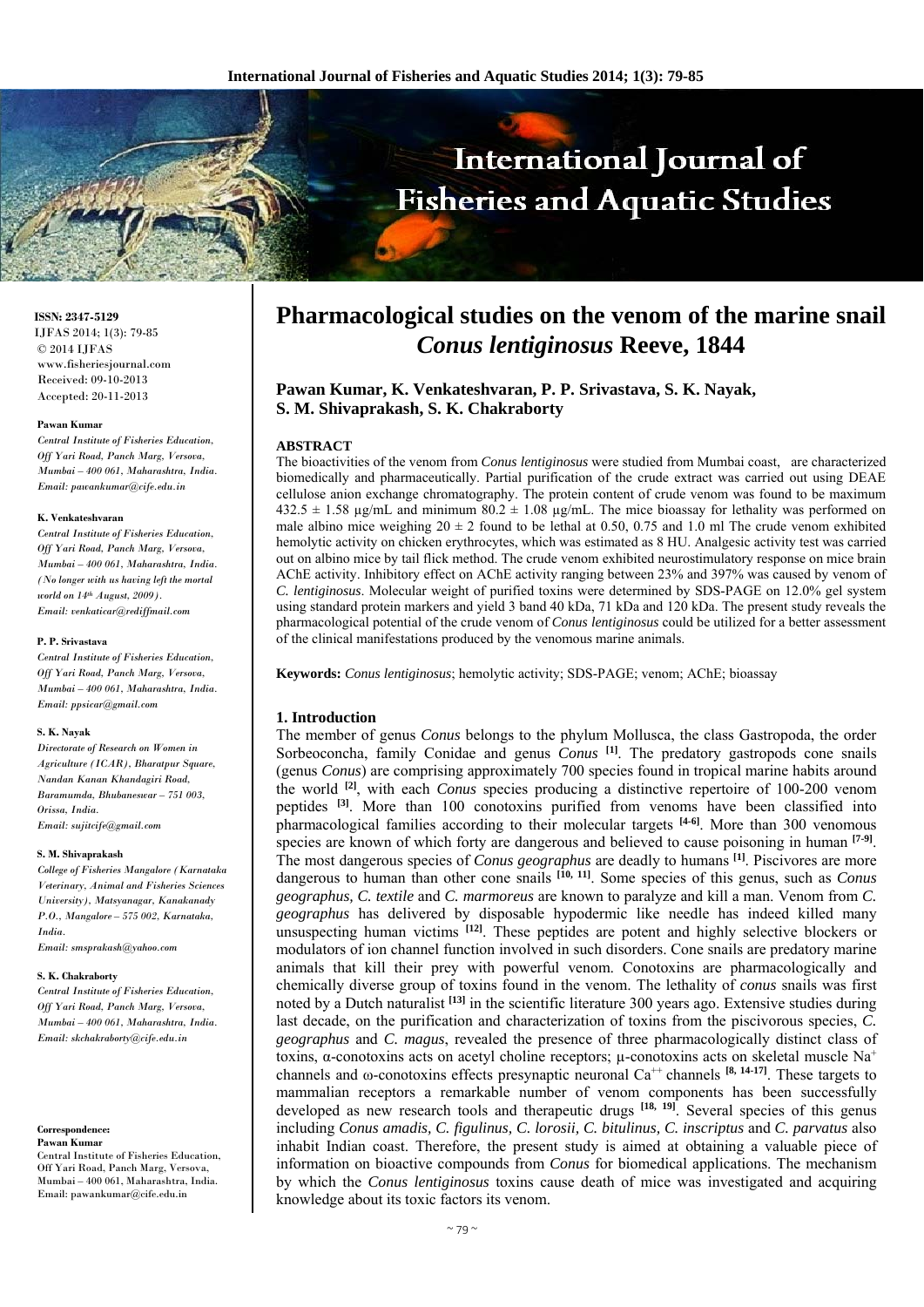# **2. Materials and Methods**

#### **2.1. Collection of sample**

The samples of *Conus lentiginosus* were collected along the of Khardanda beach, Khar, Mumbai. The specimens were kept alive in salt water till their scarified. A total amount of 2.5 g of crude venom was extracted from about 40-50 specimens. Venom was extracted from freshly sacrificed animals as described by **[20]**. The soft body of the animal was removed by cracking open the shell. The venom duct and venom bulb of each animal was dissected out. The venom duct was ground and mixed with distilled water. Then it was centrifuged at 10,000 rpm for 15 minutes. The supernatant was collected for lyophilisation and stored immediately at 4 °C. The lyophilized powder was resuspended in distilled water and it was considered as crude venom. The extracts were stored at -20 $\mathrm{^{0}C}$ for further analysis.

#### **2.2. Experimental Animal**

Male albino mice of Kausauli strain weighing  $20 \pm 2$  g were procured from the animal house of M/S Haffkine Bio-pharma, Mumbai, and were maintained in the laboratory, following the codal formalities of the Institute's Ethical Committee.

#### **2.3. Partial Purification**

Partial purification of the crude extract was carried out through DEAE cellulose anion exchange chromatography, following the method of Shiomi *et al.* **[21]**.

#### **2.4. Protein Estimation**

The protein estimation was done as described by Lowry *et al.*  **[22]**, using bovine serum albumin (BSA) as a standard.

#### **2.5. Mice Bioassay**

The mice bioassay was carried out according to method Gouiffes *et al.* <sup>[23]</sup>. The crude venom dissolved  $\overline{a}$  5 mg/mL in PBS was injected intraperitoneally (i.p.) to the mice in doses of 0.25, 0.50, 0.75 and 1.0 mL of each fraction was injected i.p. to the mice. Triplicate sets were maintained for each dose. The injected mice were kept under observation in mice rearing cages. The time of injection and the time of death were recorded, besides recording the behavioural changes before death.

## **2.6. Hemolytic Study**

The haemolytic activity of crude venom on chicken was tested by micro haemolytic method **[24]**. The blood was centrifuged at 5,000 rpm for 5 minutes, the supernatant was discarded and the pellet suspended in normal saline (pH 7.4). The procedure was repeated thrice and 1% erythrocyte suspension was prepared by adding 99 mL normal saline to 1 mL of packed RBC.

The micro haemolytic test was performed in 96 well 'U' bottom microtitre plates. A row was selected for chicken erythrocyte suspensions. Serial two fold dilutions of the crude venom (100 µL; 1 mg crude in 1 mL PBS) were made in PBS (pH 7.2) starting from 1:2 ratio. An equal volume of  $1\%$ erythrocyte was added to all the wells. The plate was shaken to mix the RBC and venom extract. The plates were incubated at room temperature for two hours before reading the results. Appropriate control was included in the tests. Erythrocyte suspension to which distilled water was added (100 µL respectively) served as blanks for negative control. Button

formation at the bottom of the wells was taken as negative. The reciprocal of the highest dilution of the venom extracted showing the hemolysis was defined as one haemolytic unit.

# **2.7. Neuromodulatory Activity**

# **2.7.1. AChE Activity**

The method of Ellman *et al*. **[25]** was followed to see the AChE activity by preparing enzyme source obtained from male albino mouse.

Three mL phosphate buffer (pH 8.0) was taken in each tube to which 0.1 ml of enzyme source  $(2\%$  w/v homogenate) was added and stirred. Then  $100 \mu$ Lof  $0.01$  M DTNB  $(5, 5$ dithiobis-2-nitrobenzoic acid) was added and the initial color was measured spectrophotometrically at wave length of 412 nm. The test solution of toxin (100 µL) in different concentrations such as  $100$ ,  $200$ ,  $400$ ,  $800$  and  $1000 \mu$ g were added. Control experiment was also run simultaneously with 100 µl of triple distilled water without toxins.

To start the reaction, 20 µL of acetyl thiocholine iodide (ATCI) (0.075 M) was added to each tube as substrate and then the reaction was allowed to continue for 15 minutes at room temperature. The colour developed was measured as final reading spectrophotometrically at 412 nm. All experiments were conducted in duplicate.

#### **2.7.2. Immuno-modulatory Activity**

Immuno-modulatory activity was analysed through *in vitro* phagocytosis of *Candida albicans* by polymorphonuclear cells (PMN) (slide method) following the procedure given by Kulkarni and Karande **[26]**.

# **2.8. Evaluation of Analgesic Activity**

# **2.8.1. Tail Flick Method**

Analgesic activity was measured according to the D`amour and Smith **[27]** using a tail flick analgesia meter (Harvard, USA 50-9495, 230 V and 50 Hz) with a variable 150 W, 25 V quartz lamp as the heat source. During the testing period, the mice were restrained in a plastic tube, to which they had been previously adapted for 10 minutes twice a day for three days. The tail flick latency was recorded as the time onset of stimulation to the withdrawal of the tail from a light beam. The beam of light was focused on some spot, at about 6 cm from the tip of the tail of each animal. The intensity of the radiant heat was identical in all the experiments. The reaction time of the animal was then displayed and noted down.

Mice without administration of any toxin or known pain killer were used as controls while those injected intraperitonially with Paracetamol (Crocin<sup>®</sup> @ 0.25 mL/ 20 $\pm$ 2 g mice) served as reference standards. Experimental mice in triplicates received 0.25 mL of toxin i.p and subjected to a light intensity of 4 different current strengths viz. 3.0, 3.5, 4.0 amps. Analgesic activity was expressed as a ratio between the difference in reaction time of envenomated mice and control, since analgesic potential would be proportional to the difference in tail flick latency between the toxin and control. The mice were tested after 30 minutes of injection.

#### **2.8.2. SDS-PAGE Analysis**

Sodium dodecyl sulphate-polyacrylamide gel electrophoresis (SDS-PAGE) which utilized 5% stacking gel and 10% resolving polyacrylamide gels was carried out to estimate the molecular weight of the haemolytic toxin according to the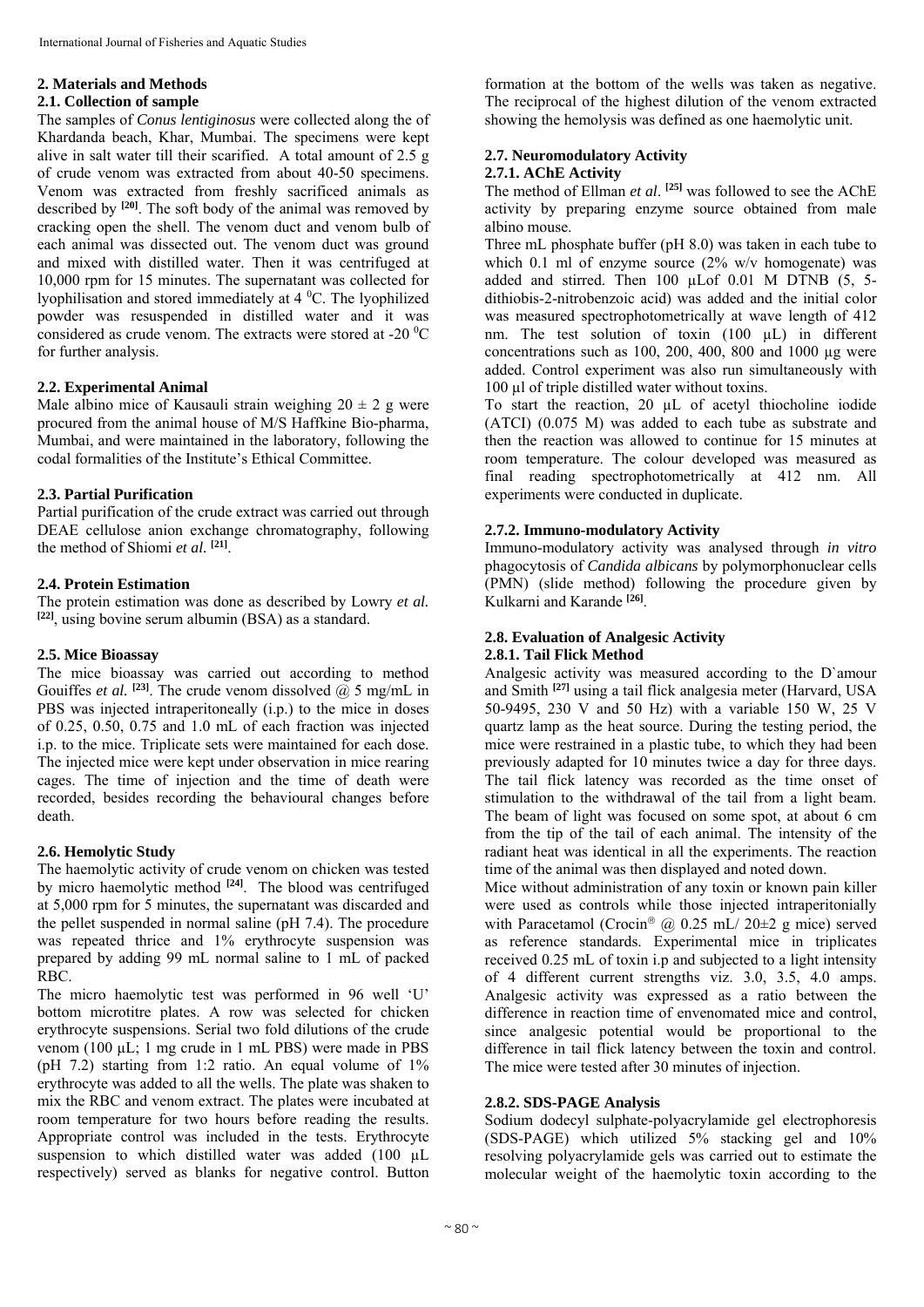method of Laemmli **[28]**. The protein was analyzed by SDS-PAGE. Five molecular weight markers (9, 29, 40, 72 and 150 kDa) were used. Ten microlitre of the marker was loaded in the right well as marker and the crude proteins were loaded subsequently wells. Upon completion of electrophoresis, the gel was washed gently with distilled water to remove excess SDS, stained in Coomassie Brilliant Blue R-250 (Coomassie brilliant blue R-250, 1.25 g methanol, 227 mL; glacial acetic acid, 46 mL; distilled water to complete a volume of 500 mL) for two hours at room temperature and de-stained (methanol, 7 mL; glacial acetic acid, 7 mL; and distilled water to reach 100 mL) for 48 hours. Protein bands were visualized as dark blue bands on a light blue background. Samples were denatured by boiling in buffer containing SDS and  $\beta$  – mercaptoethanol prior to loading onto the gel. Following electrophoresis at 30 mA for four hours, gels were stained by Coommassie blue staining.

#### **3. Results**

#### **3.1. Protein Estimation**

The protein content in the crude extract of *C. lentiginosus* was found to be 432.5 μg/mL. Amount of protein in the purified fractions was found to vary between a minimum of 80.2 μg/mL (F10) and a maximum of 281.2 μg/mL (F 1) (Table 1).

**Table 1:** Protein content of crude and partially purified fractions of *C. lentiginosus*

| Sl. No | <b>Samples</b> | Protein $(\mu g/ml)$ |
|--------|----------------|----------------------|
|        | Crude          | $432.5 \pm 1.58$     |
| 2      | F1             | $281.2 \pm 0.48$     |
| 3      | F <sub>2</sub> | $243.7 \pm 0.55$     |
| 4      | F3             | $222.6 \pm 0.89$     |
| 5      | F4             | $209.5 \pm 0.53$     |
| 6      | F5             | $191.3 \pm 1.26$     |
| 7      | F6             | $183.8 \pm 0.76$     |
| 8      | F7             | $162.3 \pm 0.33$     |
| 9      | F8             | $152.3 \pm 0.68$     |
| 10     | F9             | $122.6 \pm 0.85$     |
|        | F10            | $80.2 \pm 1.08$      |

#### **3.2. Mice Bioassay for Lethality**

The minimum lethal dose of venom extract was found to be 0.50 mL containing 220.0 μg/mL of protein for  $20 \pm 2$  g mice, wherein death occurred in 52 minute, 0.75 mL containing 325.0 μg/mL death occurred in 62 sec upon i.p. injection. When injected with the highest dose of 1.0 mL, containing 432.5 μg/mL of protein death occurred in 43 sec. Toxicity of crude extracts of the coniids injected intraperitoneally with different doses in male albino mice are shown the symptoms of toxicity observed (Table 2).

**Table 2:** Toxicity of crude extracts of the *C*. *lentiginosus* injected intraperitoneally in male albino mice ( $20 \pm 2$  g with different doses).

| <b>Injected</b><br>volume (ml) | <b>Amount of</b><br>protein<br>$(\mu g/mL)$ | Death<br>time<br>(Second) | <b>Symptoms of toxicity</b>                                                                             | <b>Remarks</b>    |
|--------------------------------|---------------------------------------------|---------------------------|---------------------------------------------------------------------------------------------------------|-------------------|
| 0.25                           | 115.0                                       |                           |                                                                                                         | $Non -$<br>lethal |
| 0.50                           | 220.0                                       | 52                        | Palpitation, excess urination, gasping for<br>breath, exophthalmia, eye becomes<br>opaque before death. | Lethal            |
| 0.75                           | 325.0                                       | 62                        | Palpitation, excess urination, gasping for<br>breath, exophthalmia, eye becomes<br>opaque before death. | Lethal            |
| 1.0<br>432.5                   |                                             | 43                        | Palpitation, excess urination, gasping for<br>breath, exophthalmia, eye becomes<br>opaque before death. | Lethal            |

#### **3.3. Hemolytic Assay**

Hemolytic assay conducted on chicken erythrocytes revealed that the crude venom of column fractionated venom of *C. lentiginosus* induced spontaneous hemolysis of chicken blood found to be 8 Haemolytic Units (HU) from the protein content in the crude extract of *C. lentiginosus* was 432.5 μg/mL.

#### **3.4. Neuromodulatory Activity**

### **3.4.1.** *In vitro* **effect on AChE activity**

Crude venom of *C*. *lentiginosus* showed a neurostimulatory response on the mice brain. The level of modulation was inhibitory effect on AChE activity ranging between a minimum of 23% and at the maximum concentration 397% caused by venom. The activity increased with increased in concentration (Table 3).

**Table 3:** *In vitro* effect of the venom of *C*. *lentiginosus* on the mouse brain

| Sample<br>$(\mu g)$ | µ moles of Acetylcholine<br>hydrolyzed/mg protein/hr | <b>Activity</b><br>$\left( \frac{0}{0} \right)$ |
|---------------------|------------------------------------------------------|-------------------------------------------------|
| Control             | 0.08990                                              |                                                 |
| 100                 | 0.02010                                              | 23                                              |
| 200                 | 0.08024                                              | 85                                              |
| 400                 | 0.09758                                              | 108                                             |
| 800                 | 0.26332                                              | 285                                             |
| 1000                | 0.35538                                              | 397                                             |

#### **3.5. Immuno-modulatory Activity**

Stimulating activity up to 19.23% was shown by lower concentration (100 μg) of *C*. *lentiginosus* venom whereas suppressive activity, between 12.35% and 20.85%was exhibited by higher concentrations (Table 4).

| Table 4: Phagocytosis of <i>Candida albicans</i> by Polymorphonuclear cells |  |  |  |  |  |  |  |
|-----------------------------------------------------------------------------|--|--|--|--|--|--|--|
|                                                                             |  |  |  |  |  |  |  |

| (PMN) when treated with venom        |                                   |                                        |  |  |  |  |  |
|--------------------------------------|-----------------------------------|----------------------------------------|--|--|--|--|--|
| <b>Concentration</b><br>$(\mu g/mL)$ | <b>Phagocytic</b><br><b>Index</b> | Level of<br>modulation $(\frac{6}{6})$ |  |  |  |  |  |
| 100                                  | 2.558                             | 19.23                                  |  |  |  |  |  |
| 200                                  | 2.129                             | $-12.35$                               |  |  |  |  |  |
| 400                                  | 2.211                             | $-14.45$                               |  |  |  |  |  |
| 800                                  | 1.932                             | $-19.82$                               |  |  |  |  |  |
| 1000                                 | 1.886                             | $-20.85$                               |  |  |  |  |  |

#### **3.6. Analgesic Activity 3.6.1. Tail Flick Method**

The crude proteins of the *C*. *lentiginosus* were tested, exhibited pronounced analgesic activity. The analgesic ratio decreased with increase in time. Analgesic activity in terms of tail flick response observed response time before injection 28.8 sec and after injection 145.5, 185.0 and 190.5 after 30, 60 and 90 min respectively. The crude protein of *C*. *lentiginosus*  showed an analgesic ratio (AR) of 7.185, 2.558 and 1.726 after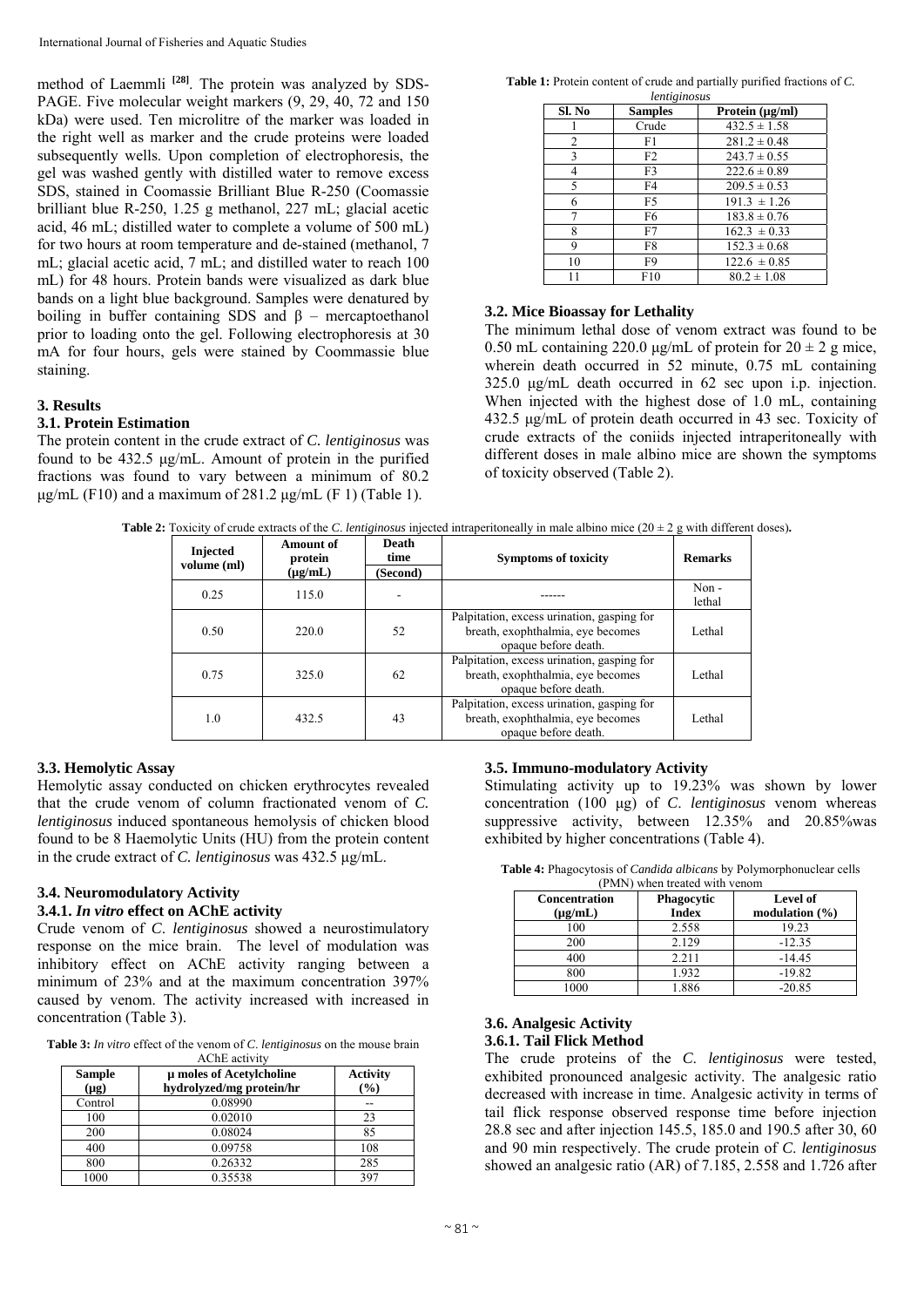30, 60 and 90 min respectively, when compared with the standard (Paracetamol), *C. lentiginosus* showed more prominent effect (Table 5).

| <b>Table 5:</b> Analgesic activity in terms of tail flick response and analgesic ration (%) in mice injected with the crude venom |  |  |  |
|-----------------------------------------------------------------------------------------------------------------------------------|--|--|--|
|-----------------------------------------------------------------------------------------------------------------------------------|--|--|--|

| <b>Particulars</b> | <b>Response time (sec)</b> | Response time (sec) after injection |                   |                   |  |  |  |
|--------------------|----------------------------|-------------------------------------|-------------------|-------------------|--|--|--|
|                    | before injection           | 30 <sub>min</sub>                   | 60 <sub>min</sub> | 90 <sub>min</sub> |  |  |  |
| Control            | 27.8                       | 27.9                                | 27.0              | 28.5              |  |  |  |
| Paracetamol        | 28.5                       | 47.2                                | 90.2              | 135.3             |  |  |  |
| C. lentiginosus    | 28.8                       |                                     | 185.0             | 190.5             |  |  |  |
|                    |                            | Analgesic Ratio (AR %)              |                   |                   |  |  |  |
| C. lentiginosus    |                            | 7.185                               | 2.558             | -726              |  |  |  |

#### **3.7. SDS-PAGE**

SDS-PAGE on 12.0% gel, crude protein of *C. lentiginosus*  yielded four bands ranging from 40, 71 to 120 kDa indicating that these samples possess some protein bands in common. The molecular weight of protein was found to be approximately 15 kDa (Fig 1).



**Fig 1:** SDS-PAGE analysis of crude protein extracts of the *C. lentiginosus.* Lane M: protein molecular

#### **4. Discussion**

#### **4.1. Protein Estimation**

The present investigation found the respective crude protein toxin contents to be 432.5 µg/mL fraction one 281.2 µg/mL and fraction ten 80.2 µg/mL. The observed symptoms of toxicity compared well with those reported for other cone snails also *viz*. *C*. *striatus*, *C*. *amadis* and *C*. *mutabilis* **[29-33]**. Nayak **[34]** estimated crude venom protein of *C. inscriptus* was 330 µg/mL fraction one 210 µg/mL fraction ten 50 µg/mL.

#### **4.2. Mouse Bioassay**

The death time varied between 43 sec and 62 sec in *C. lentiginosus* from the protein at dose of 1.0, 0.75, 0.50 mg/mL. Upon envenomation, the common symptoms that were exhibited by the test mice in the present study were, Palpitation, excess urination, gasping for breath, exophthalmia, eye becomes opaque before death. In the present investigation, instances of toxicity of various *Coniids* have been well established. Lewis and Garcia **[18]** have stated that a number of Coniids exhibited toxicity on insects and fishes. Bingham *et al.* <sup>[35]</sup> showed that Coniid venom composition varies among different species. Nallathambi **[31]** reported that only the fractions, III and V were able to elicit any symptoms in mice by intracerebral injection (i.c.) with most of the activity concentrated in I and V which produced

shaking, convulsions and sleep like activity. Purified conotoxin GIV from *C*. *geographus* by at first subjecting the venom to a Sephadex G-50 column chromatography followed by DEAE cellulose chromatography, *C*. *lentiginosus* and *C*. *mutabilis* venom extracts were partially purified by DEAEcellulose chromatography, but out of all the fractions, only fraction 8 in case of *C*. *mutabilis* proved lethal, whereas all other fractions proved non-lethal, although they elicited symptoms of toxicity in various degrees **[33]**.

#### **4.3. Hemolytic Assay**

The hemolytic unit (HU) recorded for *C*. *lentiginosus* (8) is less than those reported earlier for *C*. *lentiginosus* and equivalent to *C*. *mutabilis* by Sakthivel **[33]**. Hemolytic activity is indicative of cytolytic activity and most cytotoxins have considerable potential as anticancer and antiviral agents. Lattore<sup>[36]</sup> postulated that the lethality of *C. textile* venom arose not from its neurotoxic properties but from the hemotoxic activities but Kobayashi *et al.* **[37]** presented evidence to the contrary. Hashimoto <sup>[38]</sup> reported that the hemolytic factor was not adsorbed on DEAE cellulose from 0.1% NaCl solution. Potent hemolytic activity was discernible in the venom of *C*. *lentiginosus.* Results of the hemolytic property of these venom were studied confirm to those reported in earlier studies such as those of Nallathambi **[31]**, Ramu **[32]** and Sakthivel **[33]**. Shanmuganandam **[39]** reported that the venom of the vermivorous cone snail *C*. *figulinus* does not contain any hemolytic peptide, besides paralytic peptides.

#### **4.4. Neuromodulatory activity**

A dose dependent neuromodulatory response on mouse brain AChE activity was also evinced by the venom of *Conus inscriptus.* Venom showed inhibitory effect on AChE activity ranging between 23% and 397% was caused by venom of *C*. *lentiginosus* at higher concentrations are in conformity with earlier findings of Elancheran <sup>[40]</sup>, who reported elevation of AChE activity to be caused at higher doses of tetrodotoxin, while results from these species are in conformity with the findings of Wankhede **[41]** who reported crude ovarian extracts of the horseshoe crab to enhance mouse brain AChE activity at lower doses and suppressing the same at higher doses (800 and 1000 μg). Reports on effects of other fish poisons include those of ciguatoxin and jellyfish poison **[42]**. Kuriaki and Nagano **[43]** reported that the Acetyl Choline Esterase (AChE) has been the most sensitive enzyme to the puffer poison.

#### **4.5. Immunomodulatory Activity**

The present study revealed that the venom *C. lentiginosus* had an immune-stimulating effect at lower concentrations but at higher concentrations, they exhibited immunosuppressive effects. Immuno-stimulation was found to decrease with the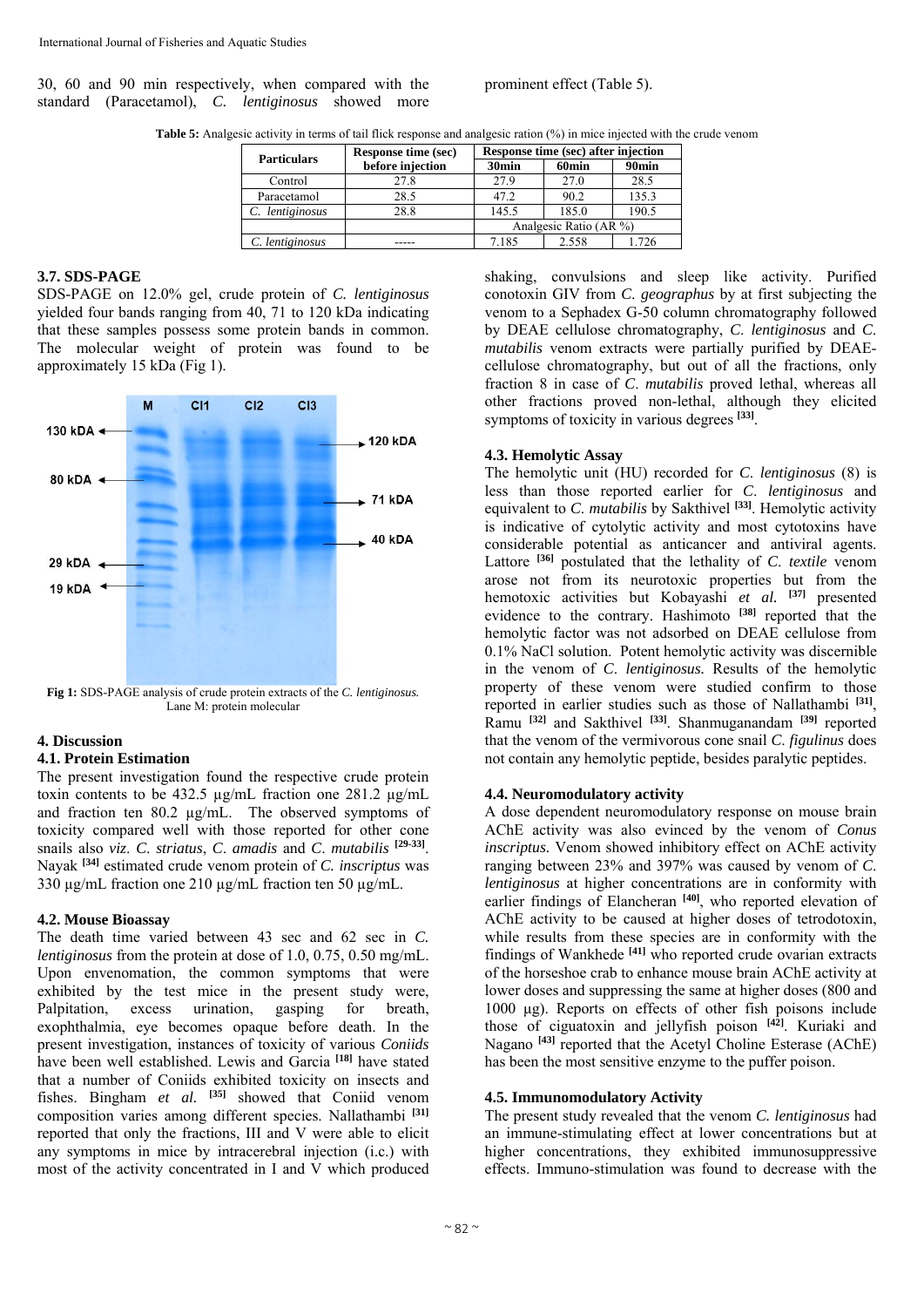increasing concentration of the venom in all the cases. Al-Hassan *et al.* <sup>[44]</sup> had shown that the wound healing activity exhibited by the epidermal secretion of the Gulf catfish was associated with immuno-modulation as well as the prostaglandin pathway. Immuno-modulation by marine toxins is a poorly studied subject **[45]**. The present results thus open up new vistas for research on the effects of these *Conus* venom on wound healing, tissue regeneration, and related activities.

#### **4.6. Analgesic activity**

The present result indicates the potent analgesic activity of the venom studied about as much as 3 times more than that of paracetamol. Gouiffes *et al.* <sup>[23]</sup> reported that no local anesthetic activity or analgesic effect was observed after administration of Bistramide 'A'- toxin. Intracisternal injection of the substance a dose of 1.5 mg/kg of the body weight did not cause mortality in mice but immobility with loss of muscle tone was rapidly apparent (5 min after injection). Shanmuganandam **[39]** showed the effectiveness of *Conus figulinus* venom on guinea pig skin as infiltration anesthetic agent while Marwick **[46]** reported *Conus magus* venom had an analgesic effect 1,000 times stronger than morphine. In the present study the analgesic activity was measured only with the crude venom and therefore, the analgesic activity is likely to increase many fold if the purified fraction or fractions are tested for this activity. The present study exhibited pronounced analgesic activity. The analgesic ratio decreased with increase in time. Analgesic activity in terms of tail flick response observed response time before injection 28.8 sec and after injection 145.5, 185.0 and 190.5 after 30, 60 and 90 min respectively. The crude protein of *C*. *lentiginosus* showed an analgesic ratio (AR) of 7.185, 2.558 and 1.726 after 30, 60 and 90 min respectively, when compared with the standard (Paracetamol), *C. lentiginosus*  showed more prominent effect.

#### **4.7. SDS-Polyacrylamide Gel Electrophoresis of protein**

In present study SDS-PAGE on 12.0% gel of crude protein of *C. lentiginosus*, yielded 3 prominent bands could be observed at 40-71 kDa ranging from 40 to 120 kDa. This is in agreement with the results of Shiomi *et al.* **[47]** that the partially purified echotoxins extracted from *Monoplex echo*, has molecular mass 7 kDa by gel filtration on Sephadex G-75 column. Saravanan *et al.* **[48]** isolated 14 kDa protein from the *Conus figulinus*. Periyasamy *et al.* **[49]** different molecular weight marker proteins were used for *C. inscriptus* 97, 63, 61, 42 kDa and *C. betulinus* 93, 61, 42, 40 kDa band was detected in the gel that represented protein of 97-2 kDa. Alam **[50]** reported that molecular weight calculated for *Conus catus*  13.50 kDa by gel filtration marker on Sephadex G-50 column. Nearly equal to molecular weight of conotoxin GIV (13.0 kDa) from *C. geographus* calculated using SDS-PAGE **[29]**. Two factors, one lethal to fish and other to mice have been purified from *Conus striatus* having molecular weight between 10.0 kDa to 14.0 kDa and 10.0 kDa respectively **[17, 51]**. From the present investigation on the venoms of *C*. *lentiginosus*, it can be concluded that the venoms of these *C*. *lentiginosus* are having higher potential to be evaluated as compounds with clinical significance, as these venoms are thermostable upto  $70$  ${}^{0}C$ , viable even after long storage and for a period of 18 months, beyond which there was decrease in the potency. The present results are in accordance with those of Kobayashi *et al.* 

**[37]** who reported that the venom of *C*. *geographus*, *C*. *textile*  and *C*. *imperialis* were stable up to 100 °C when heated for 15 min. The venom of *C*. *amadis* was stable upto 60 °C **[32]**, and that of *C*. *betulinus* upto 63  $^{\circ}$ C <sup>[31]</sup>. At higher temperatures the venom lost its activity. Preliminary investigations on *C*. *mutabilis* and *C*. *lentiginosus* revealed a potent analgesic activity to be exhibited by their venoms **[33]**. Similar instances of stability have been encountered by the other researchers.

### **5. Conclusion**

The study demonstrates the effects of crude extract on column chromatography, SDS PAGE, characterization of the protein responsible for the bioactivity. Further purification and structural elucidation of compounds are required to confirm the designation of venoms in the proposed groups. This will greatly help utilize these compounds for the prosperity and well-being of human kind. Thus, the results of the present study indicate a very strong hemolytic activity of *C*. *lentiginosus*. The study strongly suggests that these conotoxins could be utilized as a probing tool to investigate the pharmacological potential. These characteristics emphasize the need for isolation and molecular characterization of new active toxin in *C. lentiginosus* in near future.

## **6. Acknowledgements**

This paper is a tribute to the co-author Late Dr. K. Venkateshvaran, Principal Scientist, CIFE, Mumbai. The authors thankful to the authorities of Mangalore University, Mangalagangothri, Mangalore and Central Institute of Fisheries Education, Mumbai for giving permission for Ph.D degree. We authors wish to thank Dr. W.S. Lakra, Director of CIFE for providing the necessary facilities and also Dr. Dilip Kumar former Director and Dr. S.C. Mukherjee former Joint Director of CIFE for the encouragement.

#### **7. Reference**

- 1. Anderson PD, Bokar G. Conotoxins: Potential weapons from the sea. J Bioterr Biodef 2012; 3(3):1-4.
- 2. Olivera BM. *Conus* peptides: biodiversity-based discovery and exogenomics. J Biol Chem 2006; 281:31173-31177.
- 3. Olivera BM, Cruz LJ. Conotoxins, in retrospect. Toxicon 2001; 39:7-14.
- 4. Olivera BM, Gray WR, Zeikus R, McIntosh JM, Varga J, Rivier J, de Santos V, Cruz LJ. Peptide neurotoxins from fish-hunting cone snails. Science 1985; 230:1338-1343.
- 5. Terlau H, Olivera BM. *Conus* venoms: a rich source of novel ion channel-targeted peptides. Physiol Rev 2004; 84(1):41-68.
- 6. Chen P, Garrett JE, Watkins M, Olivera BM. Purification and characterization of a novel excitatory peptide from *Conus distans* venom that defines a novel gene superfamily of conotoxins. Toxicon 2008; 52:139-145.
- 7. Minton SA. Venom disease. Thomas Publishing. Springfield Illinois 1974; 235.
- 8. Olivera BM, Rivier J, Clark C, Ramilo CA, Corpuz GP, Abogadie FC, Mena EE, Woodward SR, Hillyard DR, Cruz LJ. Diversity of *conus* neuropeptides. Science 1990; 49(4966):257-263.
- 9. Cruz IJ, White J. Clinical toxicology of *conus* snail stings In: Meier J and White J eds. Clinical toxicology of animal venoms. CRC Press, Boca Raton, 1995.
- 10. Haddad V, de-Paula NJB, Cobo VJ. Venomous mollusks: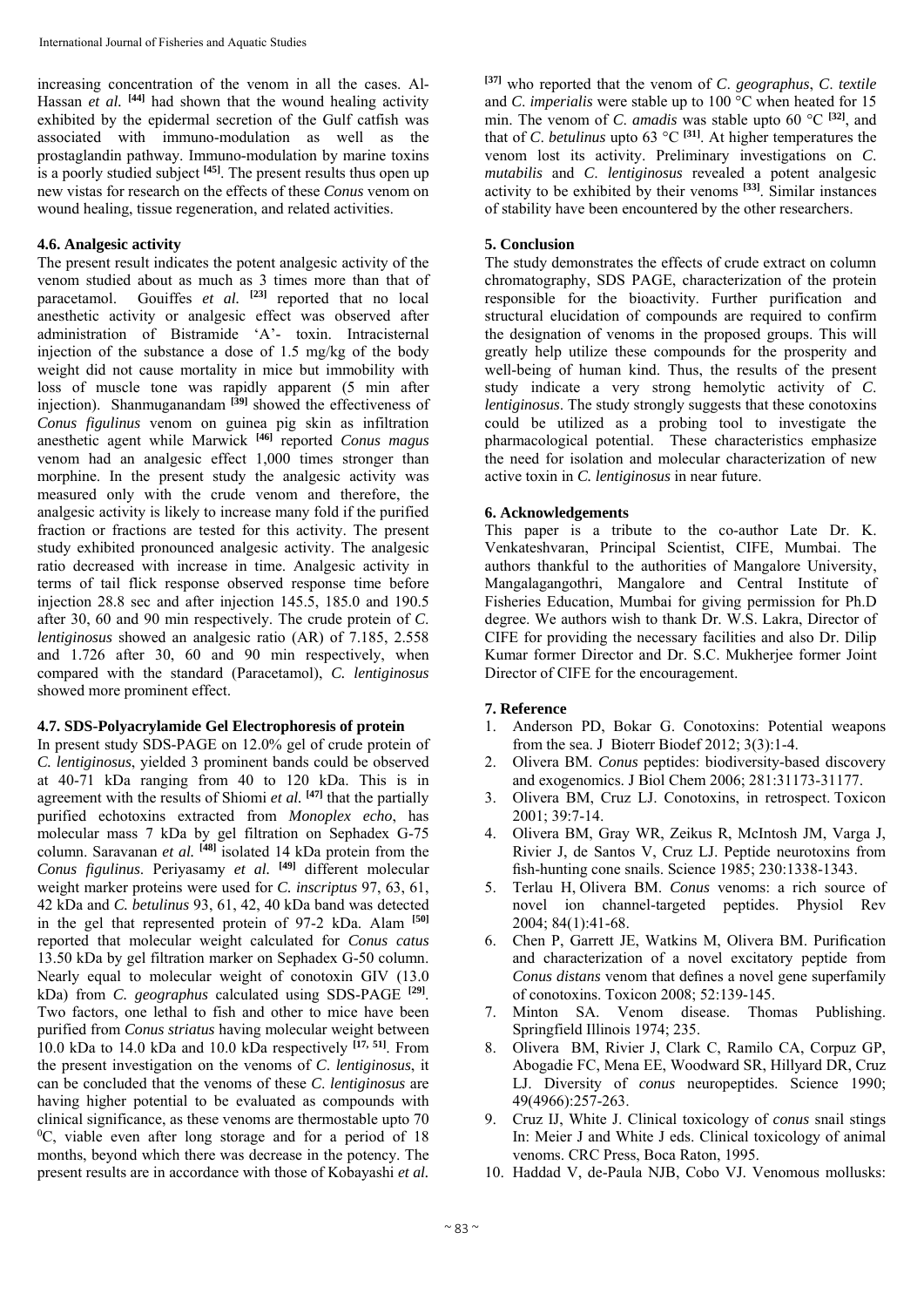the risks of human accidents by *Conus* snails (gastropoda: conidae) in Brazil. Rev Soc Bras Med Trop 2006; 39:498- 500.

- 11. Fegan D, Andresen D. *Conus geographus* envenomation. Lancet 1997; 349:1672.
- 12. Bingham JP, Baker MR, Chun JB. Analysis of a cone snail's killer cocktail – The milked venom of *Conus geographus.* Toxicon 2012; 60(6):1166-1170.
- 13. Russell FE. Marine toxins and venomous and poisonous marine animals, in: (Russell FS ed.) Advances in Marine Biology. Vol. 3, London Academic Press 1965; 3:255-384.
- 14. Gray WR, Luque A, Olivera BM, Barrett J, Cruz LJ. Peptide toxins from *Conus geographus* venom. J Biol Chem 1981; 256:4734-4740.
- 15. McIntosh JM, Cruz LJ, Hunkapillar MW, Gray WR, Olivera BM. Isolation and structure of a peptide toxin from the marine snail *Conus magus*. Arch. Biochem. Biophys 1982; 218:329-334.
- 16. Olivera BM, McIntosh JM, Cruz LJ, Luque FA, Gray WR. Purification and sequence of a presynaptic peptide toxin from *Conus geographus* venom. Biochemistry 1984; 23:5087-5090.
- 17. Cruz LJ, Gray WR, Olivera BM, Zeikus RD,Kerr L, Yoshikami D, Moczydlowski E. *Conus geographus* toxins that discriminate between neuronal and muscle sodium channels. J Biol Chem 1985; 260:9280-9288.
- 18. Lewis RJ, Garcia ML. Therapeutic potential of venom peptides. Nature Reviews Drug Discovery 2003; 2:790-802.
- 19. Biass D, Dutertre S, Gerbault A, Menou JL, Offord R, Favreau P, Stocklin R. Comparative proteomic study of the venom of the piscivorous cone snail *Conus consors*. Journal of Proteomics 2009; 72:210-218.
- 20. Cruz LJ, Corpuz G, Olivera BM. A preliminary study of *Conus* venom protein. Veliger 1976; 18:302-308.
- 21. Shiomi K, Takamiya M, Yamanaka H, Kikuchi T. Purification of a lethal factor in the skin secretion from the Oriental catfish *Plotosus lineatus.* Nippon Suisan Gakkaishi 1987; 53(7):1275-1280.
- 22. Lowry OH, Ronebrough NJ, Farr AL, Randall RJ. Protein measurement with Folin Phenol Reagent. J Biol Chem 1951; 193:265-276.
- 23. Gouiffes D, Juge M, Grimaud N, Welin L, Sauviat MP, Barbin Y, Laurent D, Roussakis C, Henichart JP, Verbist JF. Bistramide A, a new toxin from the urochordata Lissoclinum bistratum Sluiter: isolation and preliminary characterization. Toxicon 1988; 26(12):1129- 1136.
- 24. Prasad PK, Venkateshvaran K. Microhemolytic Assay. *In*: Laboratory Manual on Advanced Technique in Marine Biotoxinology. Central Institute of Fisheries Education, Mumbai, 1997, 41-42.
- 25. Ellman GL, Courtney KD, Andres V, Feather SRM. A new and rapid calorimetric determination of acetylcholinesterase activity. Biochem Pharmacol 1961; 7:88-95.
- 26. Kulkarni SR, Karande VS. Study of the immunostimulant activity of naphthoquinone extract of leaves of *Lawsonia alba* Linn. Indian Drugs 1998; 35:427.
- 27. D'Amour FE, Smith DL. A method of determining loss of pain sensation. Journal of Pharmacology and Experimental Therapeutics 1941; 72:74-79.
- 28. Laemmli UK. Cleavage of structural proteins during the assembly of the head of Bacteriophage T4, Nature 1970;

227:680-685.

- 29. Clark C, Olivera BM, Cruz LJ. A toxin from the venom of the marine snail *Conus geographus* which acts on the vertebrate central nervous system. Toxicon 1981; 19(5):691-699.
- 30. Cruz LJ, Johnsonn DS, Olivera BM. A characterization of the  $\omega$ -conotoxin target. Evidence for tissue-specific heterogeneity in Ca channel types. Biochemistry 1987; 820- 824.
- 31. Nallathambi T. Studies on the venom of *Conus betulinus* Linnnaeus (Mollusca: Gastropoda) from the Southeast coast of India. Unpublished Ph.D. Thesis. Annamalai University, India, 1993.
- 32. Ramu YD. Investigations on the Biology, Biochemical and Pharamacological Properties of the Venomous Marine Snail *Conus amadis* Gmelin (Mollusca: Gastropoda) from the South East Coast of India. Unpublished Ph.D. thesis, Annamalai University, India, 1993.
- 33. Sakthivel A. Biomedicinal activity of *Conus lentiginosus* and *Conus mutabilis* from Mumbai coast. Unpublished M.F.Sc. Dissertation, Central Institute of Fisheries Education, Mumbai, India, 1999.
- 34. Nayak SK. Biopharmaceutical potential of the venom of selected coniids from Indian Waters. Ph.D Thesis, Central Institute of Fishheries Education, Mumbai, 2011.
- 35. Bingham J, Jones A, Lewis RJ, Andrews PR, Alewood PF. *Conus* venom peptides (conopeptides): inter-species, intraspecies and within individual variation revealed by ionspray mass spectrometry, in: Lazarovici P, Spira M, Zlotkin E (Eds.), Biochemical Aspects of Marine Pharmacology. Alaken Inc., USA, 1996, 13-27.
- 36. Lattore RA. The toxin action of *Conus textile.* Acta Med Philipp 1977; 13:7-12.
- 37. Kobayashi J, Ohizumi Y. Nakamura H, Hirata Y. Pharmacological study on the venom of the marine snail *Conus textile*. Toxicon 1981; 19(6):757-762.
- 38. Hashimoto Y. Marine Toxins and other Bioactive Marine Metabolites. Japan Scientific Societies Press, Tokyo, 1979; 369.
- 39. Shanmuganandam P. Studies on the venom of *Conus*, Linnaeus (Mollusca: Gastropoda) from the South East Coast of India. Unpublished Ph.D.Thesis, Annamalai University, India, 1995.
- 40. Elancheran P. Studies on toxins of certain marine fishes. Ph.D. Thesis, Central Institute of Fisheries Education, India, 1999, 155.
- 41. Wankhede M. Neuroinhibitory activity of fish bile and ovarian extracts of the horseshoe crab. M.F.Sc., Dissertation, Central Institute of Fisheries Education, Mumbai, India, 1996; 58.
- 42. Walker MJA. The cardiac actions of a toxin containing material from the jellyfish, *Cyanea capillata*. Toxicon 1977; 15:15-27.
- 43. Kuriaki K, Nagano H. Susceptibility of certain enzymes of the central nervous to tetrodotoxin. Brint J Pharmacol 1957; 12:393-396.
- 44. Al-Hassan, JM, Thomson M, Summers B, Criddle RS. Purification and properties of a hemagglutination factor from Arabian Gulf Catfish (*Arius thalassinus)* epidermal secretion. Comp Biochem Physiol 1986; 85B(1):31-39.
- 45. Hudson L, Hay FC. *Practical Immunology*. Edn 3. Blackwell Scientific Publication, Oxford, UK, 1991; 507.